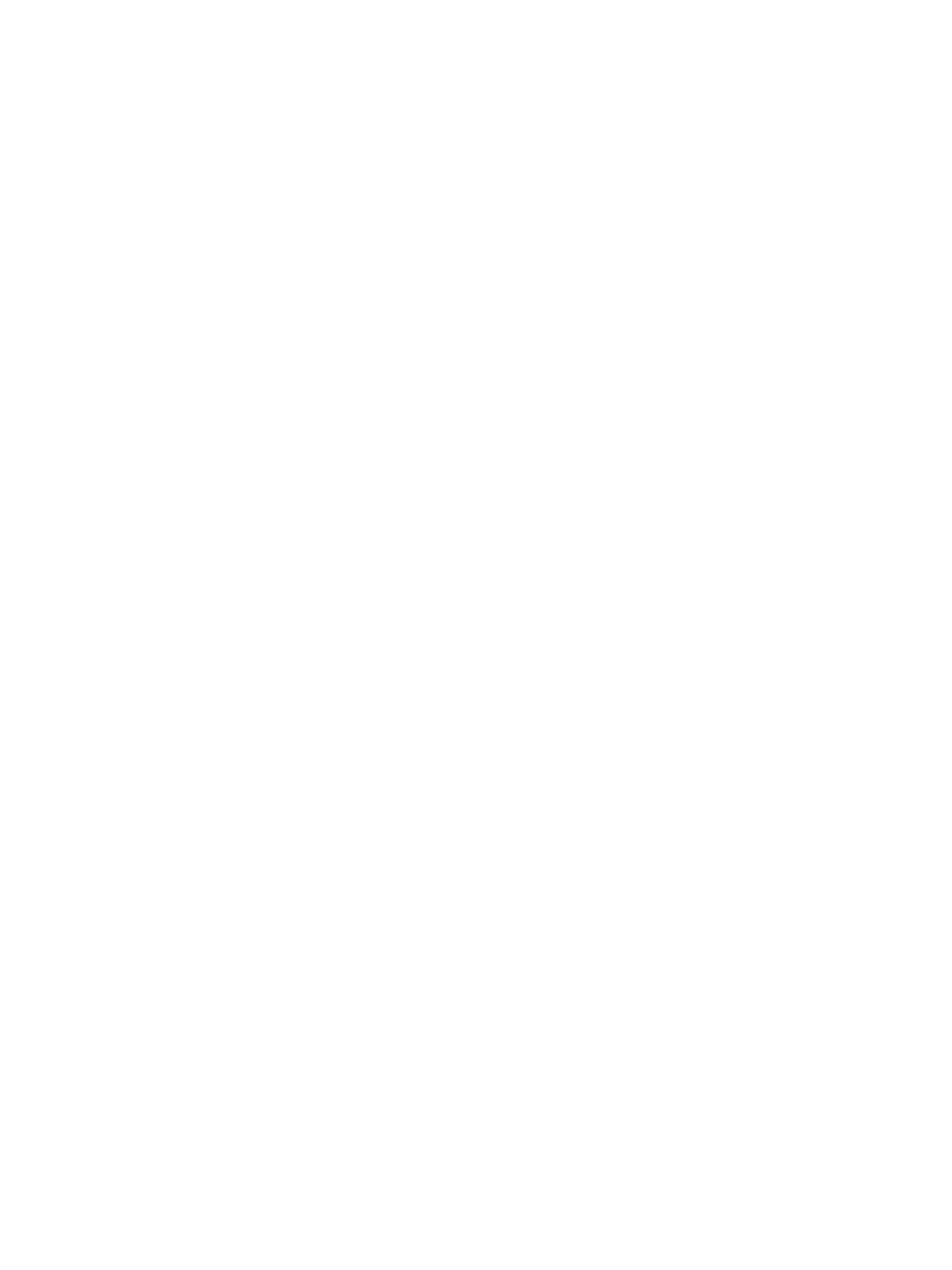# IMPORTANT SAFEGUARDS

We at Cuisinart are very safety conscious. We design and manufacture consumer products with the safety of you, our valued customer, foremost in mind. In addition we ask that you exercise a degree of care when using electrical appliances and adhere to the following precautions.

When using electrical appliances, basic safety precautions should always be followed, including the following:

- 1. CAREFULLY READ ALL INSTRUCTIONS BEFORE OPERATING APPLIANCE, AND SAVE THIS MANUAL FOR FUTURE REFERENCE.
- 2. Unplug from outlet when not in use and before cleaning. Allow to cool before putting on or taking off parts, and before cleaning the appliance.
- 3. To protect against fire, electrical shock and injury to persons do not immerse the appliance, cord or plug in water or any other liquid.
- 4. This appliance is for household use only.
- 5. Do not operate the unit with the brewing head open.
- 6. Do not use this appliance for anything other than its intended use.
- 7. This appliance should not be used by or near children or individuals with certain disabilities.
- 8. Do not leave the appliance unattended when in use.
- 9. Do not touch hot surfaces. Use handles or knobs.
- 10. Always use the appliance on a dry, level surface.
- 11. To disconnect, turn all controls off, then remove plug from power outlet.
- 12. Do not place this appliance on or near a hot gas or electric burner, or where it could touch a heated oven.
- 13. Do not let the cord hang over the edge of a table or counter or touch hot surfaces or become knotted.
- 14. The use of accessory attachments not recommended by Cuisinart may cause a risk of injury to persons, fire or electrical shock.
- 15. Strictly follow cleaning and care instructions.
- 16. Do not use this appliance for anything other than its intended use. Do not use in moving vehicles or boats.
- 17. Do not use outdoors.
- 18. Always switch the appliance off, and then remove plug from the power outlet when the appliance is not being used and before cleaning.
- 19. An extension cord is not recommended. However, if one is needed, the extension cord should be a grounded type and its electrical rating must be the same or higher wattage as the appliance. Regularly inspect the supply cord, plug and actual appliance for any damage. If found damaged in any way, immediately cease use of the appliance and call Cuisinart Customer Service at 1-800-726-0190.
- 20. For any maintenance other than cleaning, call Cuisinart Customer Service at 1-800- 726-0190.
- 21. Refer servicing to qualified personnel.
- 22. Do not operate any appliance with a damaged cord or plug or after the appliance malfunctions, or has been damaged in any manner. Return appliance to the nearest authorized service facility for examination, repair or adjustment.
- 23. Do not operate your appliance in an appliance garage or under a wall cabinet. When storing in an appliance garage always unplug the unit from the electrical outlet. Not doing so could create a risk of fire, especially if the appliance touches the walls of the garage or the door touches the unit as it closes.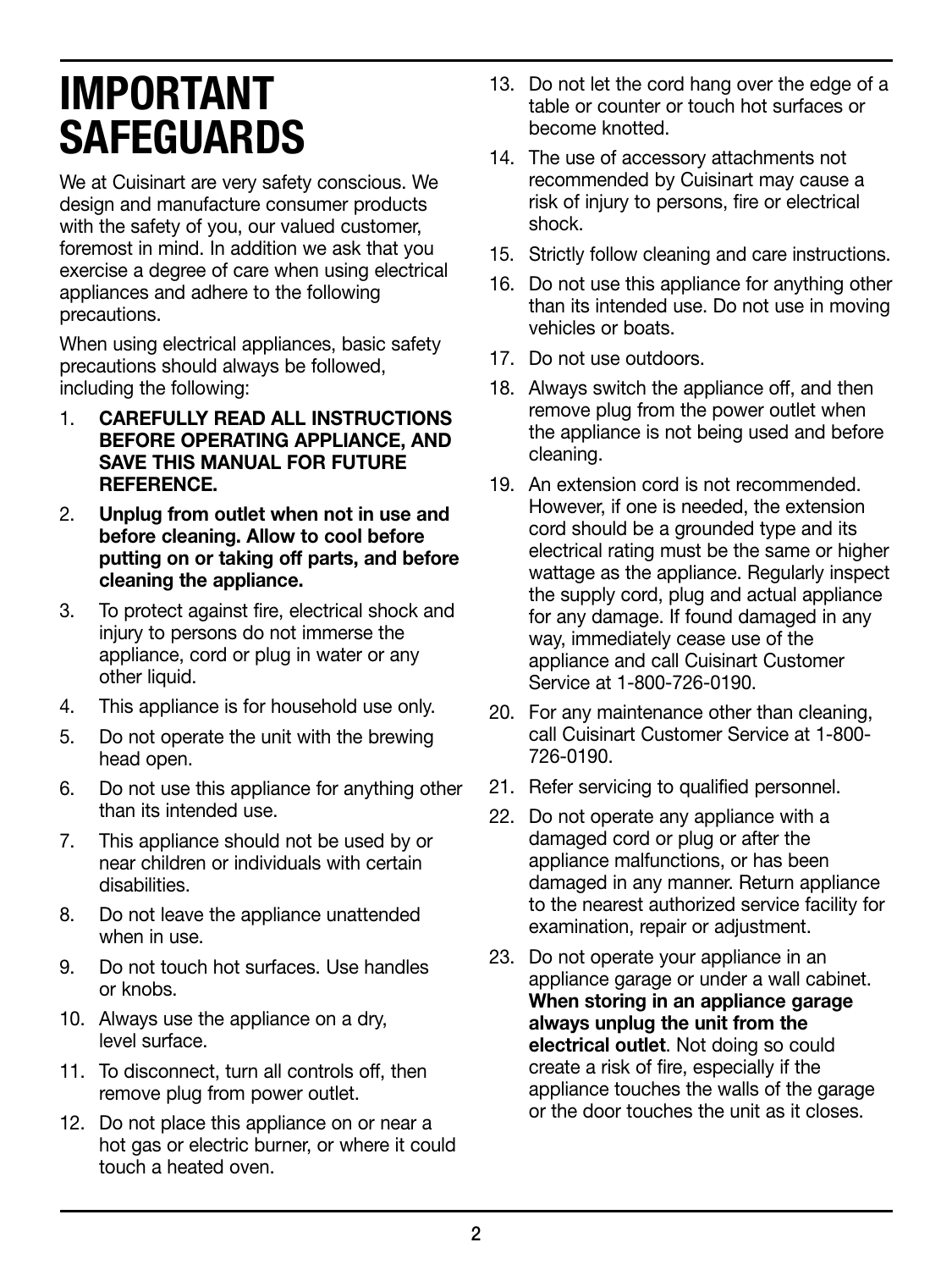# SAVE THESE **INSTRUCTIONS** FOR HOUSEHOLD USE ONLY

### WARNING: RISK OF FIRE OR ELECTRIC SHOCK



The lightning flash with arrowhead symbol within an equilateral triangle is intended to alert the user to the presence of uninsulated dangerous voltage within the product's enclosure that may be of sufficient magnitude to constitute a risk of fire or electric shock to persons. The exclamation point within an equilateral triangle is intended to alert the user to the presence of important operating and maintenance (servicing) instructions in the literature accompanying the appliance.



WARNING: TO REDUCE THE RISK OF FIRE OR ELECTRIC SHOCK,

DO NOT REMOVE COVER (OR BACK)

NO USER-SERVICEABLE PARTS INSIDE

REPAIR SHOULD BE DONE BY AUTHORIZED SERVICE PERSONNEL ONLY

### SPECIAL SAFETY INSTRUCTIONS

- 1. Use only cold water in the water reservoir. Do not use any other liquid.
- 2. Never use the machine without water in it.
- 3. Scalding may occur if the brewing head is opened during brewing cycle.

NOTE: For safety reasons it is recommended you plug your Cuisinart appliance directly into the power outlet. Use in conjunction with a power strip or extension cord is not recommended.

### **SPECIAL CORD SET INSTRUCTIONS**

A short power-supply cord is provided to reduce the risks resulting from becoming entangled in or tripping over a longer cord.

Longer extension cords are available and may be used if care is exercised in their use.

If a long extension cord is used, the marked electrical rating of the extension cord must be at least as great as the electrical rating of the appliance. The extension cord should be a grounding-type 3-wire cord, and the longer cord should be arranged so that it will not drape over the countertop or tabletop where it can be pulled on by children or tripped over.

# **NOTICE**

If you have a die-cast metal unit, for your protection it is equipped with a 3-conductor cord set that has a molded 3-prong grounding-type plug, and should be used in combination with a properly connected grounding-type outlet as shown in Figure A.



If a grounding-type outlet is not available, an adapter, as shown in Figure B, may be obtained so that a 2-slot wall outlet can be used with a 3-prong plug. As shown in Figure C, the adapter must be grounded by attaching its grounding lug under the screw of the outlet cover plate. NOTE: Do not remove the grounding prong.

Outlet Box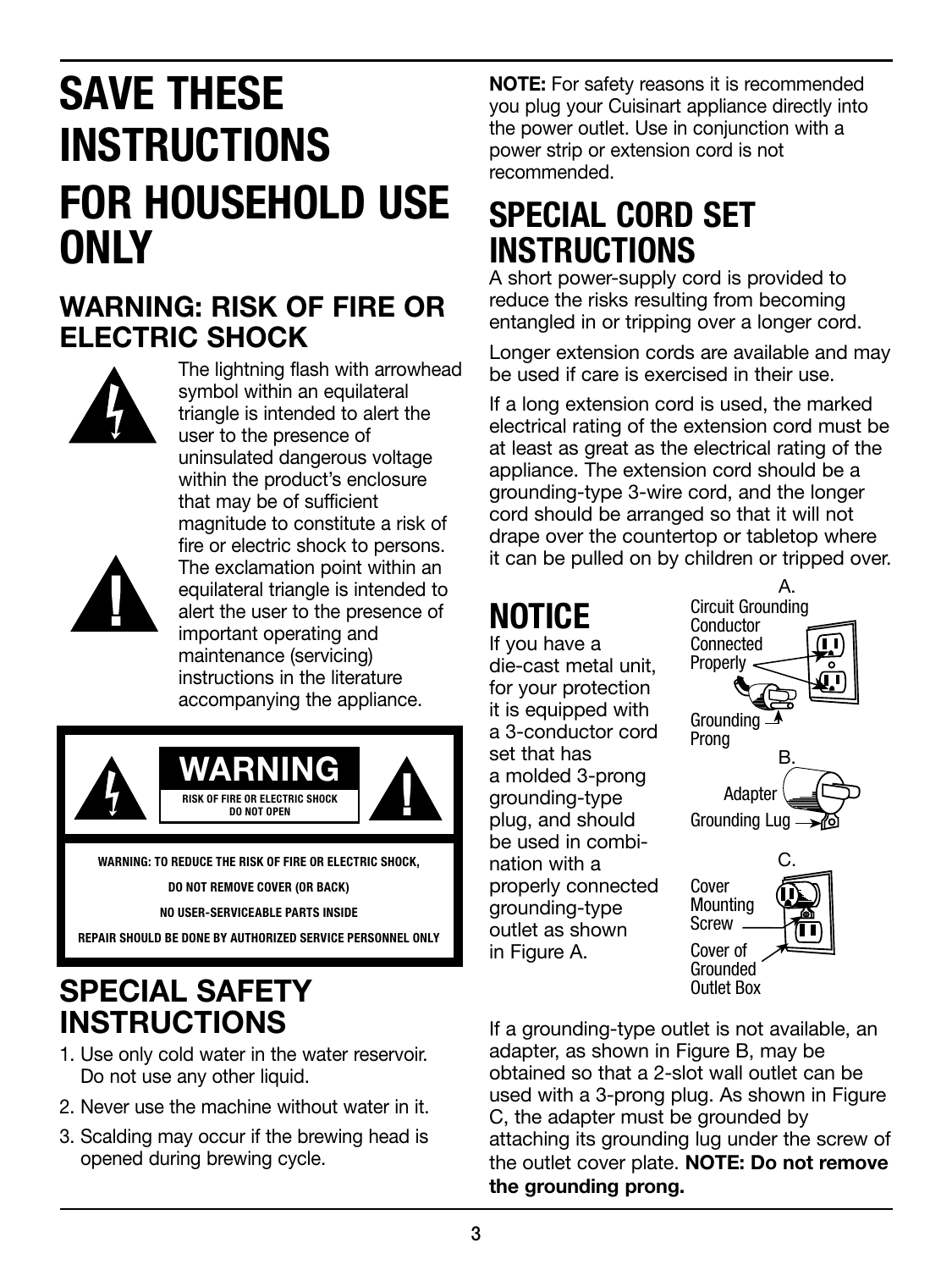CAUTION: Before using an adapter, it must be determined that the outlet cover plate screw is properly grounded. If in doubt, consult a licensed electrician. Never use an adapter unless you are sure it is properly grounded.

Note: Use of an adapter is not permitted in Canada.

### **CONTENTS**

| Unpacking Instructions  4          |
|------------------------------------|
|                                    |
| Features and Benefits  5           |
| Preparing Your Espresso Machine  6 |
| Using Your Espresso Machine  6     |
|                                    |
|                                    |
|                                    |
|                                    |
| Cleaning and Maintenance  8        |
|                                    |
|                                    |
|                                    |
|                                    |

### IMPORTANT UNPACKING **INSTRUCTIONS**

- 1. Place the box on a large, sturdy, flat surface.
- 2. Remove the instruction book and any other literature.
- 3. Remove the sample pack of illy's iperEspresso capsules.
- 4. Turn the box so that the backside of the machine is down, and slice the espresso maker from the box.
- 5. After the espresso maker has been removed, place the box and the side pulp-molded inserts out of the way.
- 6. Remove all packing materials, tape, etc.

We suggest you save all packing materials in the event that future shipping of the machine is needed. Keep all plastic bags away from children.

### INTRODUCTION

Cuisinart and illy are proud to introduce this Buona Tazza™ Super Automatic Single Serve Espresso, Caffè Latte, and Cappuccino Maker powered by Cuisinart and featuring illy's proprietary iperEspresso capsule system. This combines Cuisinart's excellence in coffeemakers and illy's legendary coffee heritage to bring the pleasure of savoring the rich, smooth taste of illy to the comfort of your own home.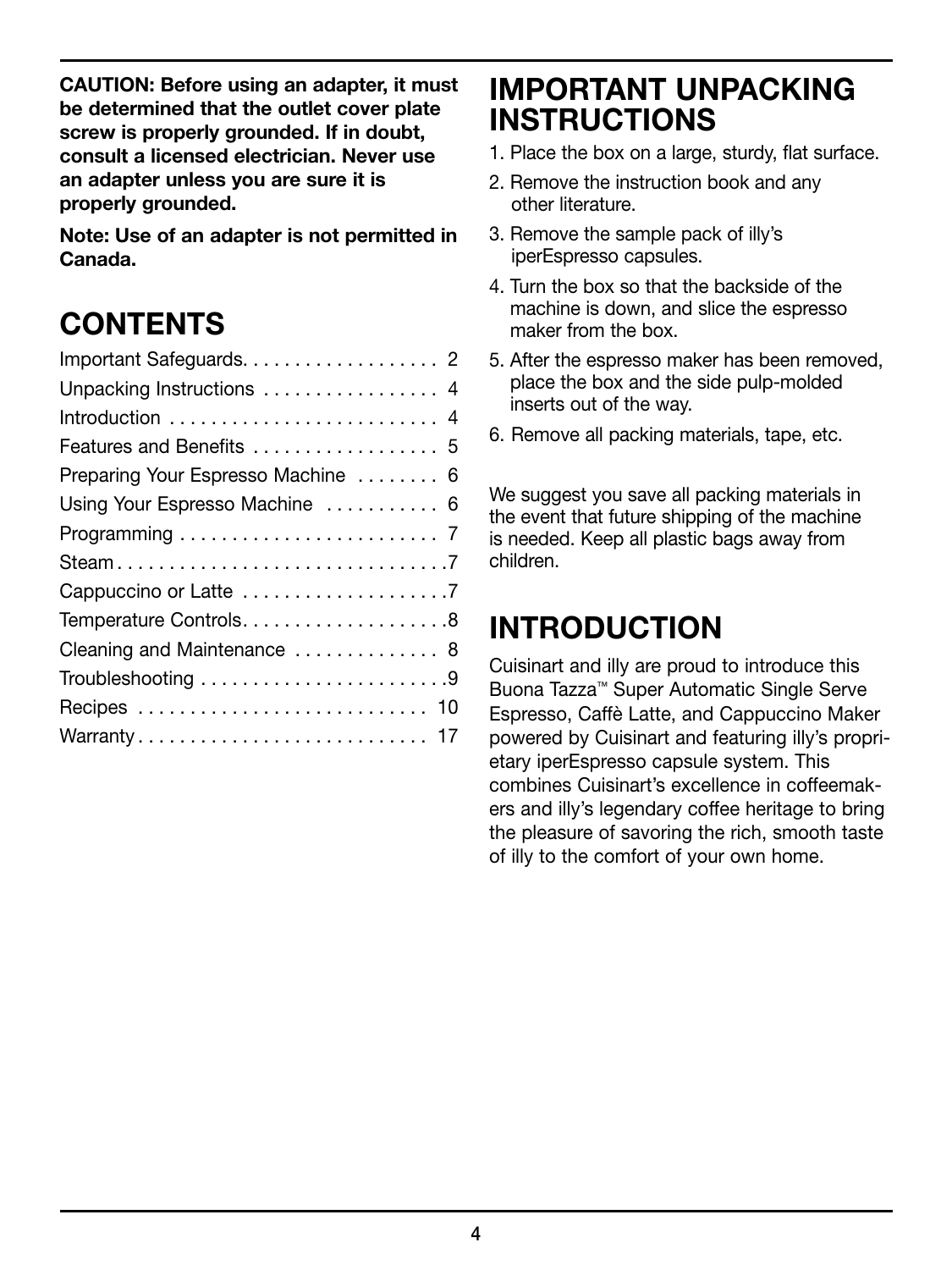### FEATURES AND BENEFITS

- 1. Water Reservoir Lid
- 2. Removable 34-ounce Water Reservoir
- 3. Cup-Warming Plate Convenient place to warm cups.
- 4. 19 Bar Pump (not shown)
- 5. Brew Head Lever

Use the die-cast metal lever to open and close the brew head.

- 6. Brew Head
- 7. Brewing Spout Strategically positioned for optimal results.
- 8. Used Capsule Container (Also contains some residual liquid left after brewing.)
- 9. Espresso Cup Tray Folds up when taller mugs need to be used.
- 10. Drip Tray Grate
- 11. Latte and Cappuccino Tray/Removable Drip Tray
- 12. Travel Mug Tray
- 13. Removable 22-ounce Milk Tank Store in refrigerator.
- 14. Milk Tank Cover with Removable Parts, i.e. Steam Wand, Lid, Tube, etc.
- 15. Milk Tank Connector

#### 16. Steam Control Dial

- 17. Burst of Steam (not shown) Patented technology automatically cleans steam wand after each milk cycle.
- 18. Power Switch
- 19. Short Espresso Button  $\nabla$
- 20. Long Espresso Button  $\mathbb{\Gamma}$
- 21. Manual/Adjustable Strength Control/ Programmable Button
- 22. Steam Button  $\zeta^{\mathbb{N}}$
- 23. Cappuccino Button  $\bar{\mathbb{C}}$
- 24. Latte Button  $\bar{\mathbb{P}}$
- 25. Hot Setting Button  $\delta$ Default coffee temperature setting.
- 26. Extra-Hot Setting Button 88 Select for hotter coffee temperature, and wait just a few seconds for heat-up.
- 27. Energy Saver Mode (not shown) Saves 50% of power after 30 min. non-use.
- 28. Auto Off Mode (not shown) Shuts off after 60 min. non-use.
- 29. Power Cord (not shown)
- 30. BPA Free (not shown) All materials that come in contact with liquid are BPA free.

#### 31. 14-Capsule Pack (not shown)

Choose from a variety of 100% Arabica flavors!

1 2 <sup>3</sup> <sup>5</sup> 7 6 8 9 10 11 12 13 18 19  $\boxed{2}$  23 20  $\leftarrow$  24  $21 - 25$ **22**  $\rightarrow$  0  $\rightarrow$  10  $\rightarrow$  10  $\rightarrow$  26 14 16 15 To control air/froth in milk.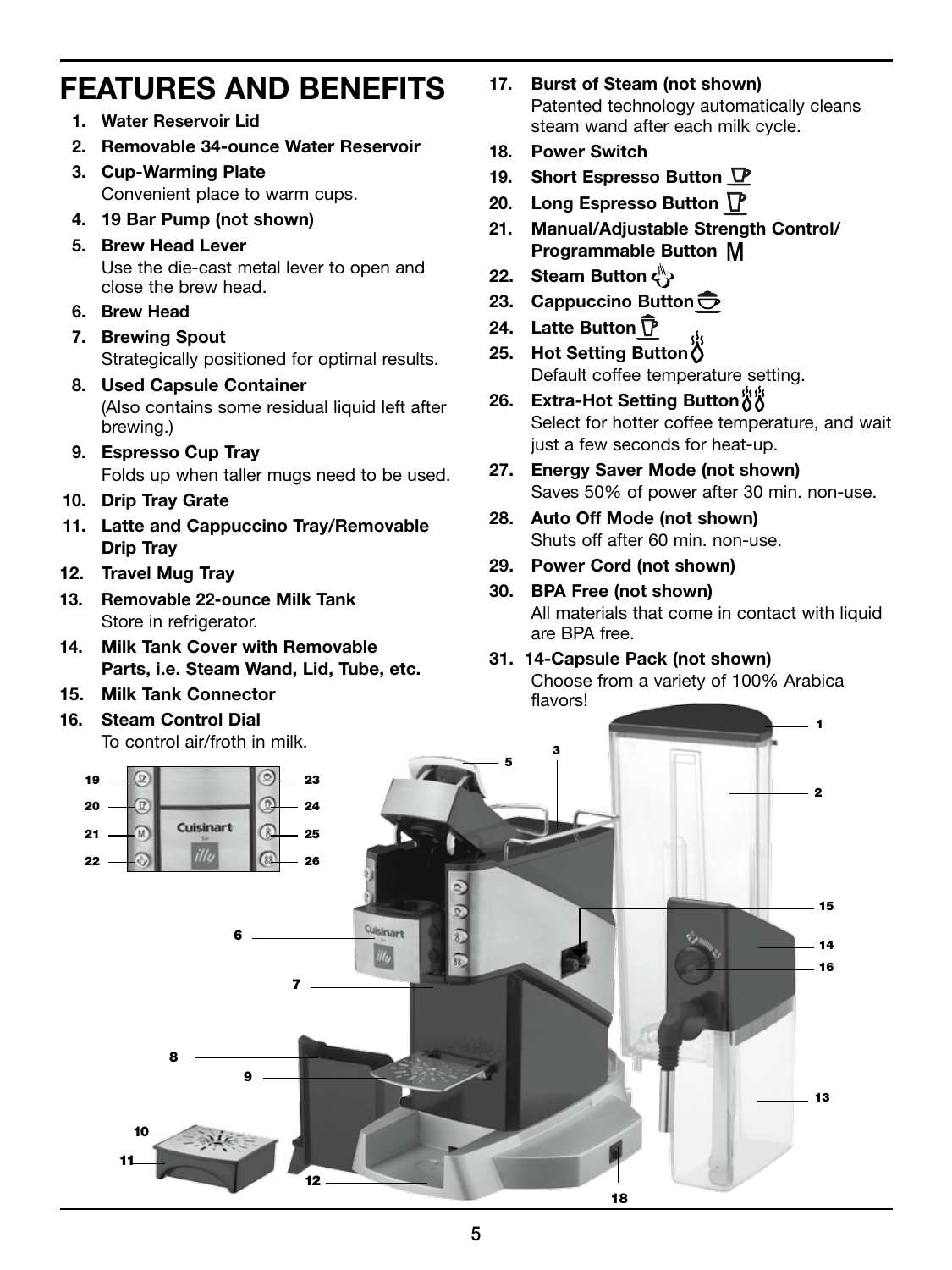### PREPARING YOUR ESPRESSO MACHINE

1. Place the espresso machine on a dry, stable countertop or other flat, sturdy surface where you will be using the machine.

 IMPORTANT: For first-time use or if the machine has not been used for some time, it is important that it is rinsed as follows:

2. Remove the lid of the water reservoir. Using the handle, lift the water reservoir off the base and fill with fresh, cold drinking water. Replace the water reservoir on the base, and cover with the lid. Using the tracks as a guide, slide the water reservoir back into position and push down firmly to engage.

> Important: The unit will not function unless the water reservoir is properly in place.

- 3. Insert the plug into a power outlet. Press the power button once to turn the espresso machine on. All of the controls on the front of the machine will flash while it's preheating. Lights will turn steady when the unit is in ready mode (approximately 1 minute).
- 4. Make sure the drip tray and grate are in place.
- 5. Place a mug on the drip tray.
- 6. Press the Manual  $M$  button and allow the water to run through for approximately 5 to 10 seconds. Press once more to stop.
- 7. Place espresso cups on the warming plate.
- 8. The machine is now in preheat/ready mode and ready to use.

NOTE: If the water reservoir is empty, the unit will not function. The Short  $\nabla$ , Long  $\nabla$ , Manual  $M$ , and Steam  $\langle \cdot \rangle$  LEDs will flash. Turn off the machine, fill the water reservoir, and turn the machine back on.

### USING YOUR ESPRESSO MACHINE

Always make sure you have water in the reservoir, a capsule in the brew head, and that the appropriate tray is being used.

NOTE: This machine is designed exclusively for use with illy's iperEspresso capsules. Any other type of capsule, pod, or coffee cannot be used.

#### Single or Double Pre-Programmed Espresso

1. Using the lever, open the brew head, insert a capsule, and close the brew head.



2. With an espresso cup on the espresso cup tray, select either a SHORT  $\mathbf{\mathcal{P}}$  (1.5 ounces) or LONG  $\Gamma$  (3 ounces) espresso. (The selected function and Hot Temperature setting LEDs remain on, while all the other LEDs are off. Once all LEDs are on again, the machine is ready for the next cycle.)



NOTE: As part of illy patented technology in the iperEspresso capsule, the brewing process is completely self-contained in the capsule and does not get into the brew head. So there is no need to rinse in between cycles as there will be no transfer of flavor.

#### Manual/Adjustable Strength Control Programmable

1. Using the lever, open the brew head, insert a capsule, and close the brew head.



2. For adjustable strength control, use the MANUAL  $M$  button to adjust the length of time espresso is dispensing – the longer

you allow it to flow, the lighter it will be.

|  | <b>Cuisinart</b> |  |
|--|------------------|--|
|  |                  |  |

Press the M<sub>to start</sub> dispensing. When your cup is filled to desired level, press  $M$  again to stop.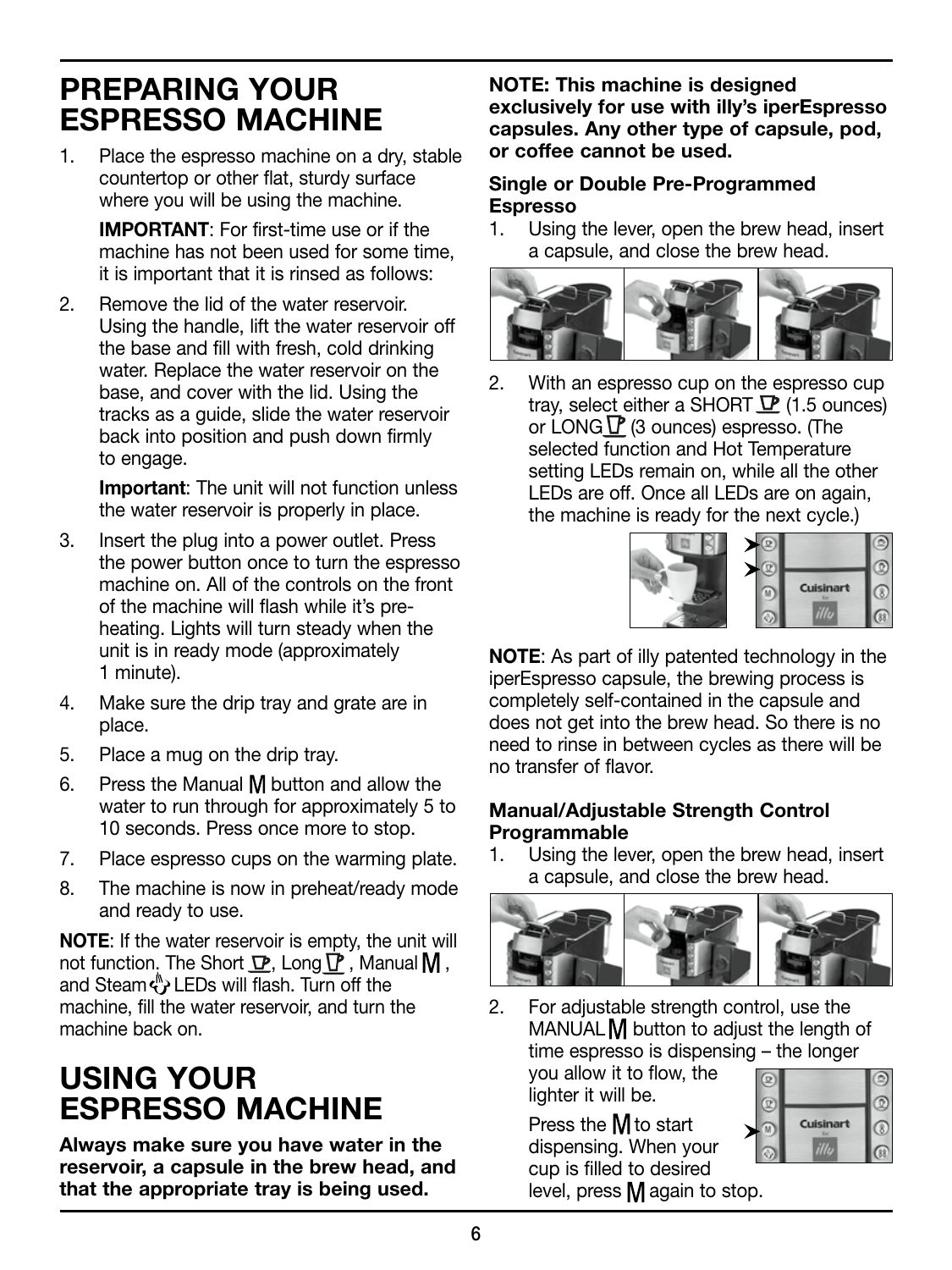### PROGRAMMING A CUSTOM SETTING

At ready mode, hold and press MANUAL M for 3 seconds to customize the SHORT  $\mathbf \nabla$  and LONG  $\mathbf \nabla$ output.

1.  $\mathbf{P}$ ,  $\mathbf{P}$ , M are ON. If no action within 30 seconds, unit returns to preheat/ ready mode.



Cuisinart

- --OR-- 2. Press  $\mathbf P$  or  $\mathbf P$  button.
	- a.  $\mathbf{\mathbf{\Phi}}$  or  $\mathbf{\nabla}$  and  $\mathbf{M}$  LED remains on.
	- b. Espresso is dispensed.
	- c. When desired amount is dispersed into cup, press  $\nabla$  or  $\nabla$  again. That will be the programmed amount.
	- d. If no action during dispensing within 90 seconds, unit returns to preheat/ ready mode.

To reset to factory setting at  $\geq$ ready mode, press and hold >  $M$  and  $D$  or  $D$  at the  $\frac{1}{\text{same time}}$  for  $\frac{1}{3}$  seconds.



- 1.  $\mathbf{\Psi}$  and  $\mathbf{\Psi}$  and  $\mathbf{\mathsf{M}}$  LEDS flash 3 times.
- 2. Default setting is on and unit will return to preheat/ready mode.

### **STFAM**

1. Remove the milk tank by holding the milk tank and cover, and pull away from the machine. Remove the cover and pour milk into the tank, above min. fill line (5 ounces) but not exceeding the max. fill line (22 ounces). Replace the cover and align the milk tank to the connector on the side of the machine, and push in to install. Place a mug

on the drip tray and position the steam wand<br>into the mug. Press the<br> $\frac{1}{2}$ <br> $\frac{1}{2}$ <br> $\frac{1}{2}$ <br> $\frac{1}{2}$ <br> $\frac{1}{2}$ <br> $\frac{1}{2}$ <br> $\frac{1}{2}$ into the mug. Press the STEAM  $\ddot{\mathbf{v}}$  button to start steaming, and use the steam control dial to control the air/ foam. Press  $\overset{\text{{\tiny (h)}}}{\longleftrightarrow}$  again to stop steaming.



NOTE: Turning the steam control dial to the right lessens the amount of air/foam. Less air will result in a higher temperature of milk.



2. To steam using water (as a cleaning function), make sure water is in the milk tank. Press  $\langle \cdot \rangle$  to start and stop steaming.



### CAPPUCCINO or LATTE

1. Using the lever, open the brew head, insert a capsule, and close the brew head.

- 2. Be sure there is milk in the milk tank and tank is properly installed (see steam section).
- 3. Place a mug on the drip tray, and position the steam wand in the mug.
- 4. Use the steam control dial to select the amount of air/ froth you want.
- 5. Press either the Cappuccino  $\bar{\mathbb{C}}$  or Latte  $\bar{\mathbb{P}}$ button. The amount of foam will vary, but a cappuccino requires more foam than a latte, while the latte will use more milk.
- 6. The foamed milk will be dispensed into the mug, followed by Cuisinart's

patented Burst of Steam feature that quickly cleans the steam wand. Espresso is then immediately dispensed.

### Tips for creating a perfect froth:

Milk frothing is the steaming of milk. The steam does two things; it heats milk and it mixes in air to form a foamy texture. As with anything,







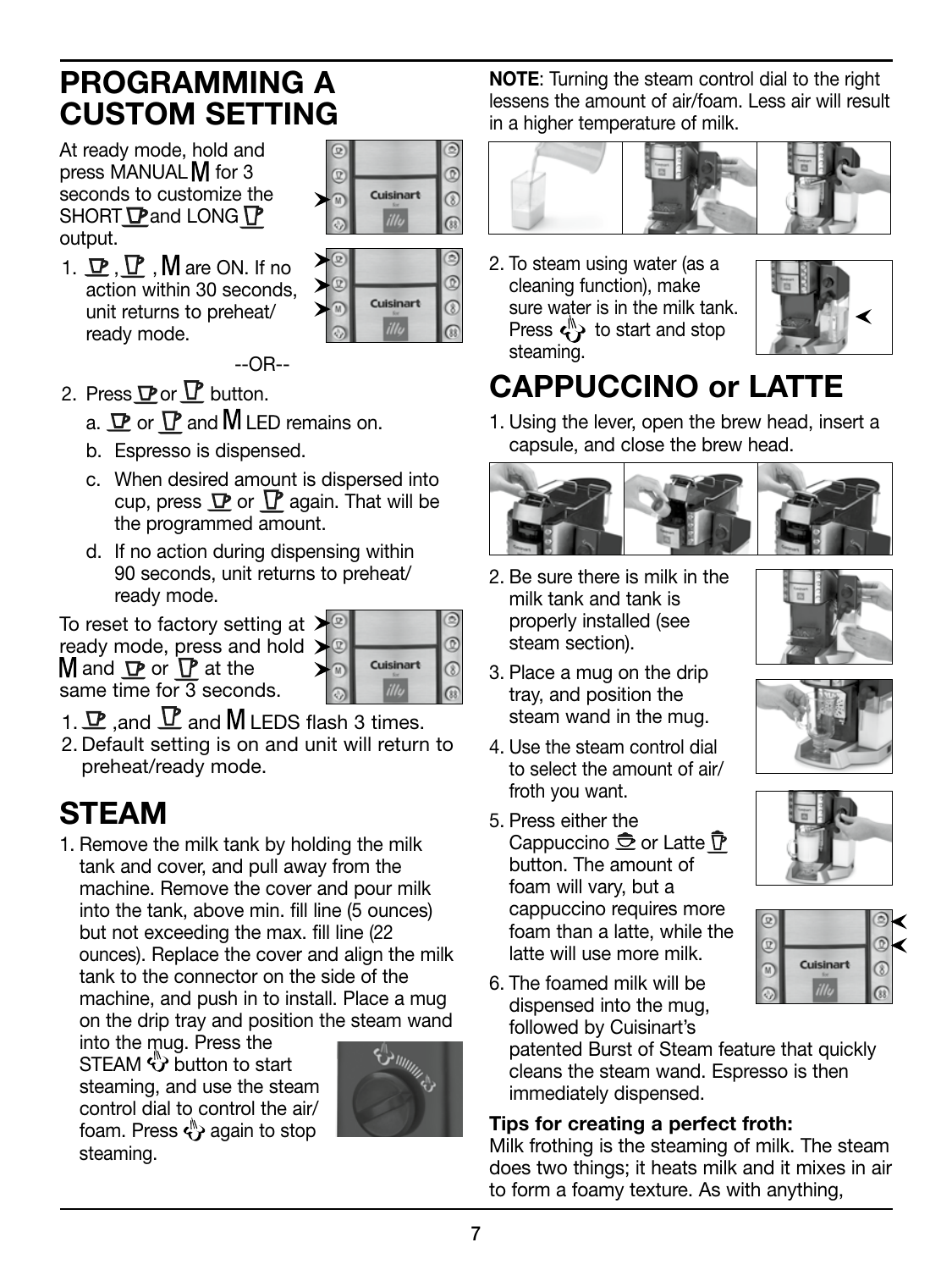perfecting the art of milk texturing takes practice, but the results are well worth it! Use cold, refrigerated milk in the milk tank.

Any type of milk may be used, but for best results, skim is recommended.

Keep in mind that the milk volume will increase during frothing, so use a large enough mug.

NOTE: If the milk tank is not installed or placed in the unit correctly, the STEAM  $\langle \rangle$ . CAPPUCCINO  $\bigoplus$  and LATTE  $\bigoplus$  LEDs will not light. Only lit LEDs are active functions.

### **TEMPERATURE** CONTROLS

Hot  $\ddot{\delta}$  is the default setting. If Extra Hot is desired, press the  $88$ button and allow less than 10 seconds for the temperature to rise. The



flashing light will turn steady when it has reached temperature.

#### Energy Saver Mode

After 30 minutes of non-use the espresso machine will automatically switch to sleep mode and all the control lights will be dimmed by about 50%. When any button is pressed, the espresso machine will return to preheat mode and all the lights will flash. The machine is ready to operate when all the lights are steady again.

#### Auto-Off Mode

Following the 30-minute Energy Saver cycle, if there is an additional 30 minutes of non-use, the espresso machine



will turn off. Press the power button to turn on again.

### CLEANING AND MAINTENANCE

#### Cleaning External Parts

We recommend regular cleaning of the espresso maker's external components.

1. Never immerse the machine in water or other liquids. The housing and external parts may be cleaned with a soapy, damp, nonabrasive cloth.

2. To remove the drip tray, simply slide it toward you, keeping it level at all times in order to prevent spills. The drip tray and drip tray plate are dishwasher safe. Do not clean drip tray with cleansers, steel wool pads or other abrasive materials.

#### Cleaning the Water Reservoir

It is normal over time for discoloration, spotting or staining to appear in the water reservoir. Results will vary depending on the mineral content of the bottled or filtered water used but will not affect the operation of the machine. However, be sure to clean the water reservoir regularly to minimize build up.

Clean inside the water reservoir with a damp, lint-free cloth as necessary.

#### Cleaning the Milk Tank

Disassemble all of the removable parts and clean in the sink or dishwasher (top rack only).

#### **Decalcification**

Mineral content in water varies from place to place. Depending on the mineral content of the water in your area, calcium deposits or scale may build up in your machine. Though scale is non-toxic, it can hinder performance. De-scaling the machine will help maintain the heating element and other parts that come in contact with water.

For optimal performance, de-scale your machine every 3 to 6 months. It is possible for calcium to build up faster, making it necessary to de-scale more often.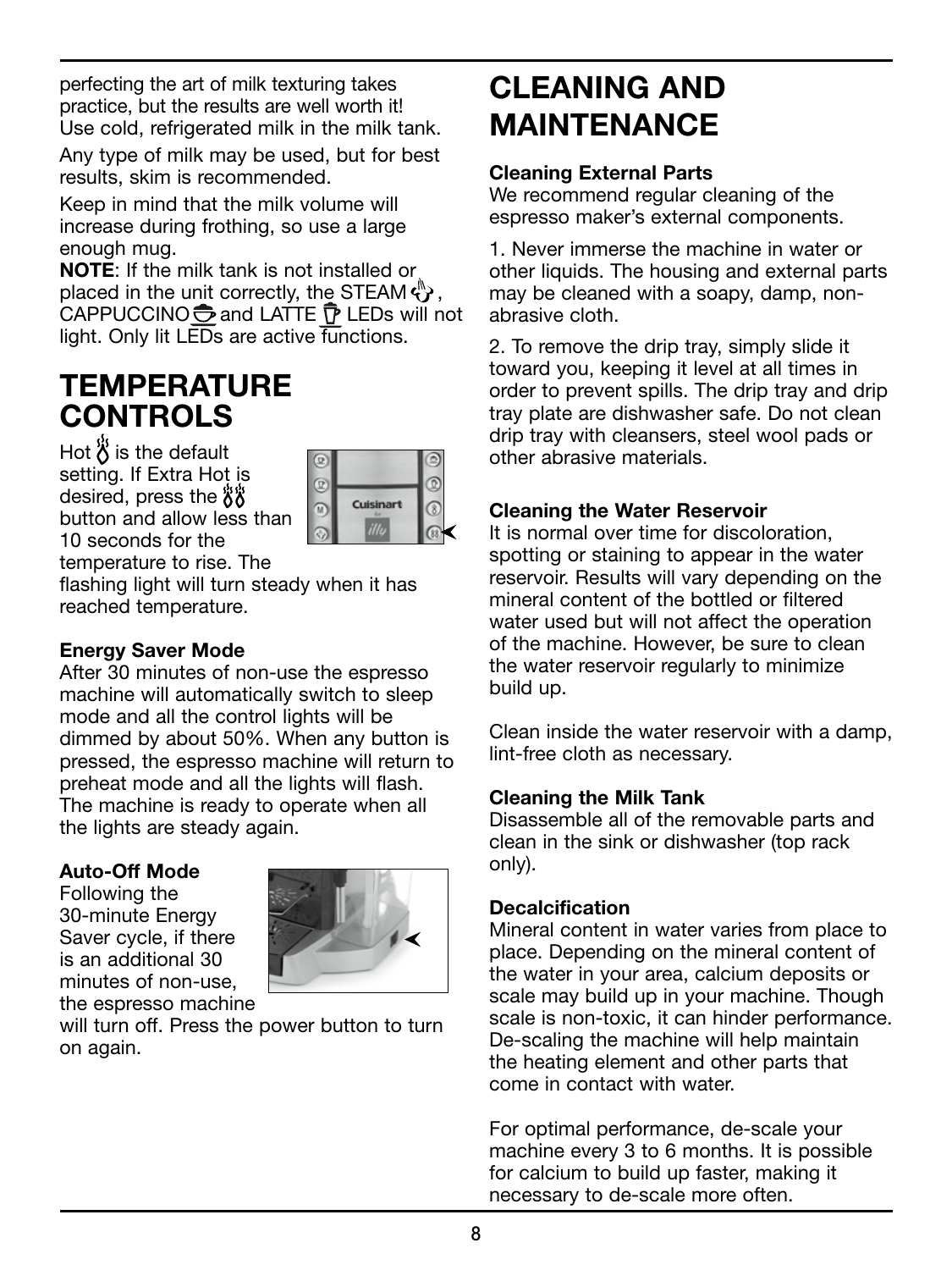To begin, you will need the following:

- 10 ounces of distilled white vinegar
- 12-ounce ceramic mug (do not use paper cup)
- Access to sink

#### Step 1: First Vinegar Rinse

- Fill water reservoir with 10 ounces of undiluted white vinegar.
- Place the ceramic mug on the drip tray.
- Lift the brew head handle, but do NOT add a capsule.
- Close the brew head and press the MANUAL **M** button.
- M will illuminate blue while the vinegar is dispensing. Press  $M$  again to stop it once the mug is halfway full.
- LEDs will start flashing to signal to fill the reservoir.
- Allow the machine to sit for 30 minutes
- Power on the machine, open and close the brew head, then press  $M$  to start dispensing. Press  $M$  again to stop dispensing.
- Discard the contents of the mug into the sink.

#### Step 2: Fresh Water Rinse

- Repeat step 1 three times using fresh water in place of vinegar.
- This will clean the machine's plumbing and remove any residual vinegar taste. The machine is now ready for normal use.

Maintenance: Any other servicing should be performed by an authorized service representative.

### TROUBLESHOOTING

#### Problem: Machine does not have power. Solution:

- Plug the machine into an independent outlet.
- Make sure the machine is securely plugged in.
- Reset your home's circuit breaker.
- Confirm the power has been turned on and the controls are illuminated.

#### Problem: Machine will not brew. Solution:

- Turn off and unplug the machine for 30 seconds or more. When you plug the machine back in, be sure to turn the power back on.
- Make sure there is water in the reservoir.
- Make sure the reservoir is properly installed.
- Make sure brew head is completely closed.

#### Problem: Chlorine or mineral taste in coffee. Solution:

Consider using bottled or filtered water.

#### Problem: Doesn't brew a full cup. Solution:

- Turn off and unplug the machine for 30 seconds or more. When you plug the machine back in, be sure to turn the power back on.
- Decalcify the machine (refer to page 8).

#### Problem: The used capsule will not fall into the capsule container.

#### Solution:

That indicates the capsule container is full. Empty the capsule container and then try again, or manually remove the used capsule in the brew head.

#### Problem: I want to reset the coffee programming.

#### Solution:

• See pages 6 and 7 for instructions.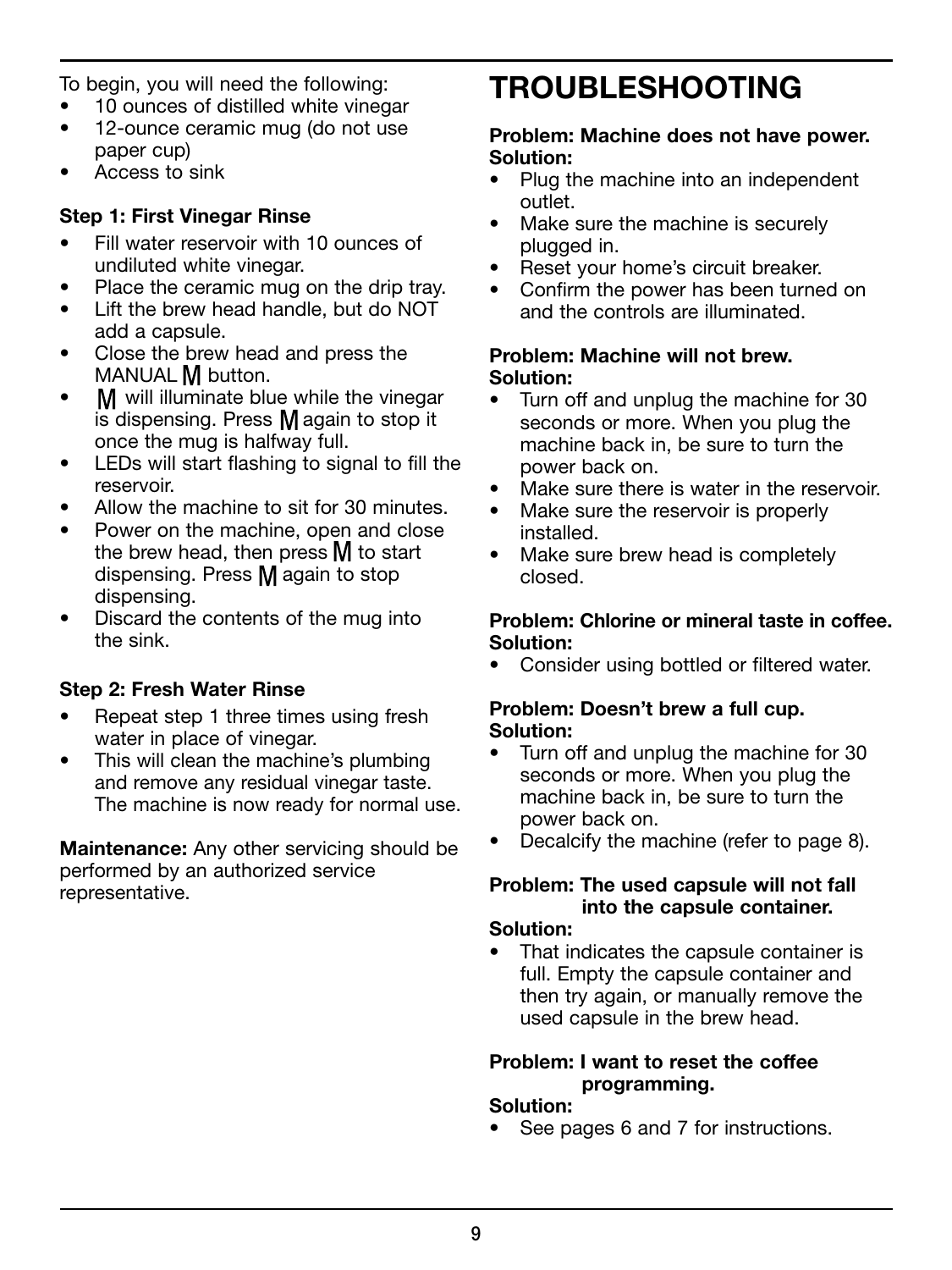#### Problem: The controls lights are not as bright as they were.

#### Solution:

The machine has an energy-saving feature that dims the lights and power by about 50% after 30 minutes of non-use. Restore full power by pressing any button.

#### Problem: Machine turned off. Solution:

The machine's auto-off feature turns the coffeemaker off after 60 minutes of non-use.

#### Problem: Coffee is not hot enough. Solution:

• Press the EXTRA-HOT SETTING  $88$ button and wait until the light is steady to brew a hotter cup of coffee.

#### Problem: SHORT *D*/LONG *D* buttons flash quickly; all buttons are non-functional; or some buttons are off.

#### Solution:

That indicates the coffee boiler has shortcircuited or detects low temperature. Recover the unit by re-powering ON or unplugging and re-plugging.

### Problem: CAPPUCCINO <del>◯</del>/LATTE <sup>T</sup>

#### buttons flash quickly; or other buttons are off; or all buttons are non-functional. Solution:

The steam boiler has short-circuited or detects low temperature. Recover the unit by re-powering or unplugging and re-plugging.

### RECIPES

| Espresso Macchiato  11            |  |
|-----------------------------------|--|
|                                   |  |
|                                   |  |
|                                   |  |
|                                   |  |
|                                   |  |
|                                   |  |
|                                   |  |
|                                   |  |
|                                   |  |
|                                   |  |
|                                   |  |
|                                   |  |
|                                   |  |
|                                   |  |
|                                   |  |
| Ham Steak with Red-Eye Gravy15    |  |
| Espresso-Marinated Flank Steak 16 |  |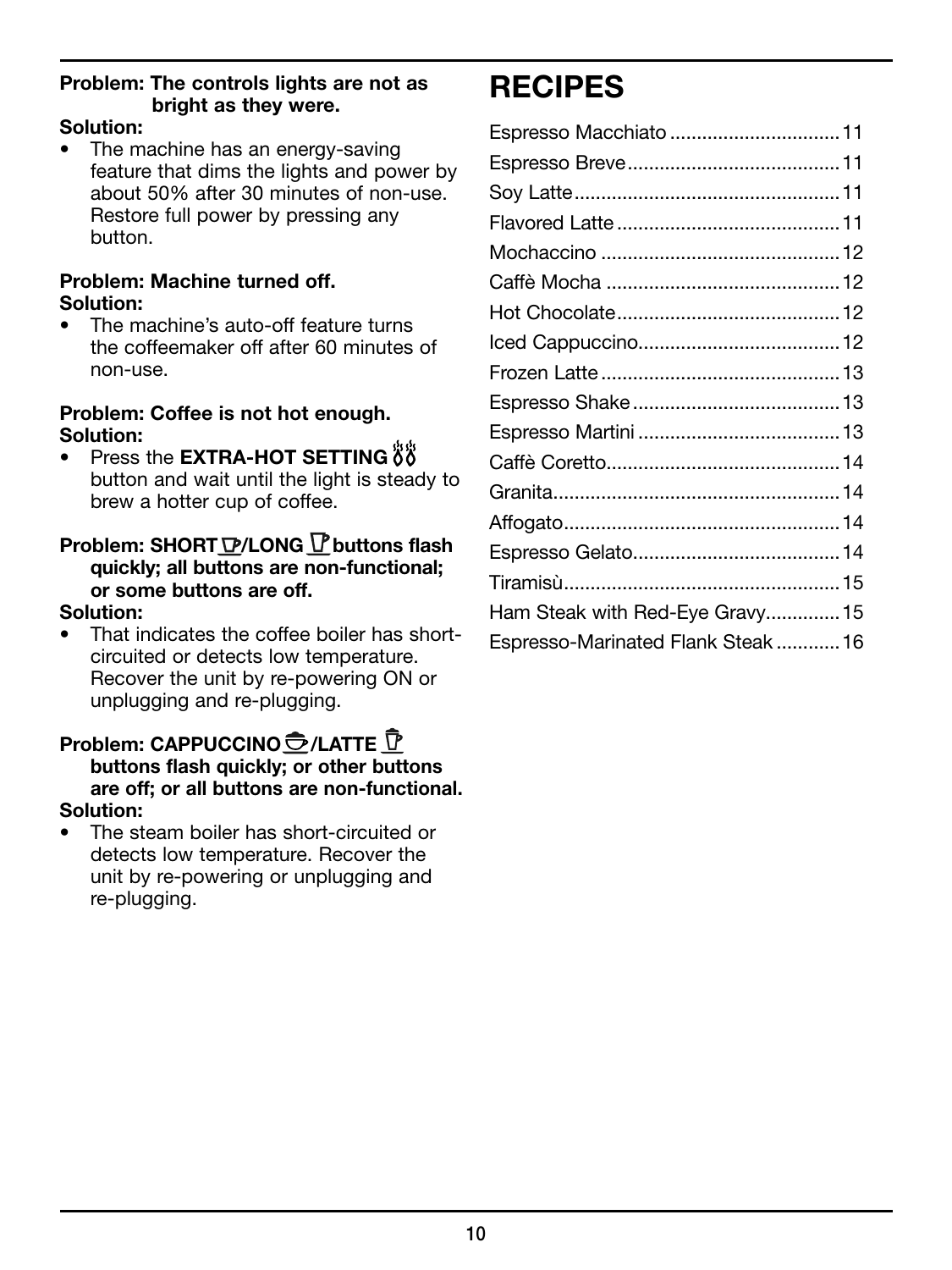### Espresso Macchiato

A simple spot of foam makes this drink a classic.

Makes 1 serving

- $\frac{1}{2}$  cup skim milk
- 1 illy iperEspresso capsule
- 1. Pour the milk into the milk tank. Put an espresso cup on the espresso cup tray and place a separate cup underneath the steam wand.
- 2. Adjust the steam control dial to the highest setting and press the Steam  $\langle \psi \rangle$ button. Press  $\epsilon_{ij}^{\mathbb{N}}$  again once an inch or two of foam has filled the cup to stop the process.
- 3. Using the lever, open the brew head, insert the capsule and close the brew head. Press Short  $\nabla$  to start the brewing process.
- 4. Using a large spoon, place one tablespoon of the frothed milk on top of the espresso.
- 5. Serve immediately.

### Espresso Breve

American version of a latte – substituting half & half for milk.

Makes 1 serving

- ½ cup half & half
- 1 illy iperEspresso capsule
- 1. Pour the half & half into the milk tank. Place a mug into the latte/cappuccino tray and place a cup under the steaming arm.
- 3. Adjust the steam control dial to the lowest setting and press the STEAM  $\overset{\circ}{\leftarrow}$  button. Press  $\overline{\mathbf{C}}$  again once half of the cream has been extracted to stop the process.
- 4. Using the lever, open the brew head, insert the capsule and close the brew head. Press the Short  $\nabla$  button to start the brewing process.
- 5. Pour the cream into the espresso and serve immediately.

Soy Latte

This non-dairy beverage provides a delicious drink.

Makes 1 serving

½ cup soy milk

- 1 illy iperEspresso capsule
- 1. Pour the milk into the milk tank. Put mug on the latte/cappuccino tray and position the steam wand over the mug.
- 2. Using the lever, open the brew head, insert the capsule and close the brew head. Adjust the steam control dial to the middle to highest setting and press the Latte  $\bar{\nabla}$  button.
- 3. Serve immediately.

### Flavored Latte

Any type of flavored syrup can be used in this recipe.

Makes 1 serving

- ½ cup skim milk
- 1 tablespoon flavored syrup
- 1 illy iperEspresso capsule
- 1. Pour the milk into the milk tank. Put the syrup into a mug and place on the latte/ cappuccino tray and position the steam wand over the mug.
- 2. Using the lever, open the brew head, insert the capsule and close the brew head. Adjust the steam control dial to the middle to highest setting and press the Latte  $\bar{\mathsf{P}}$  button.
- 3. Stir lightly and serve immediately.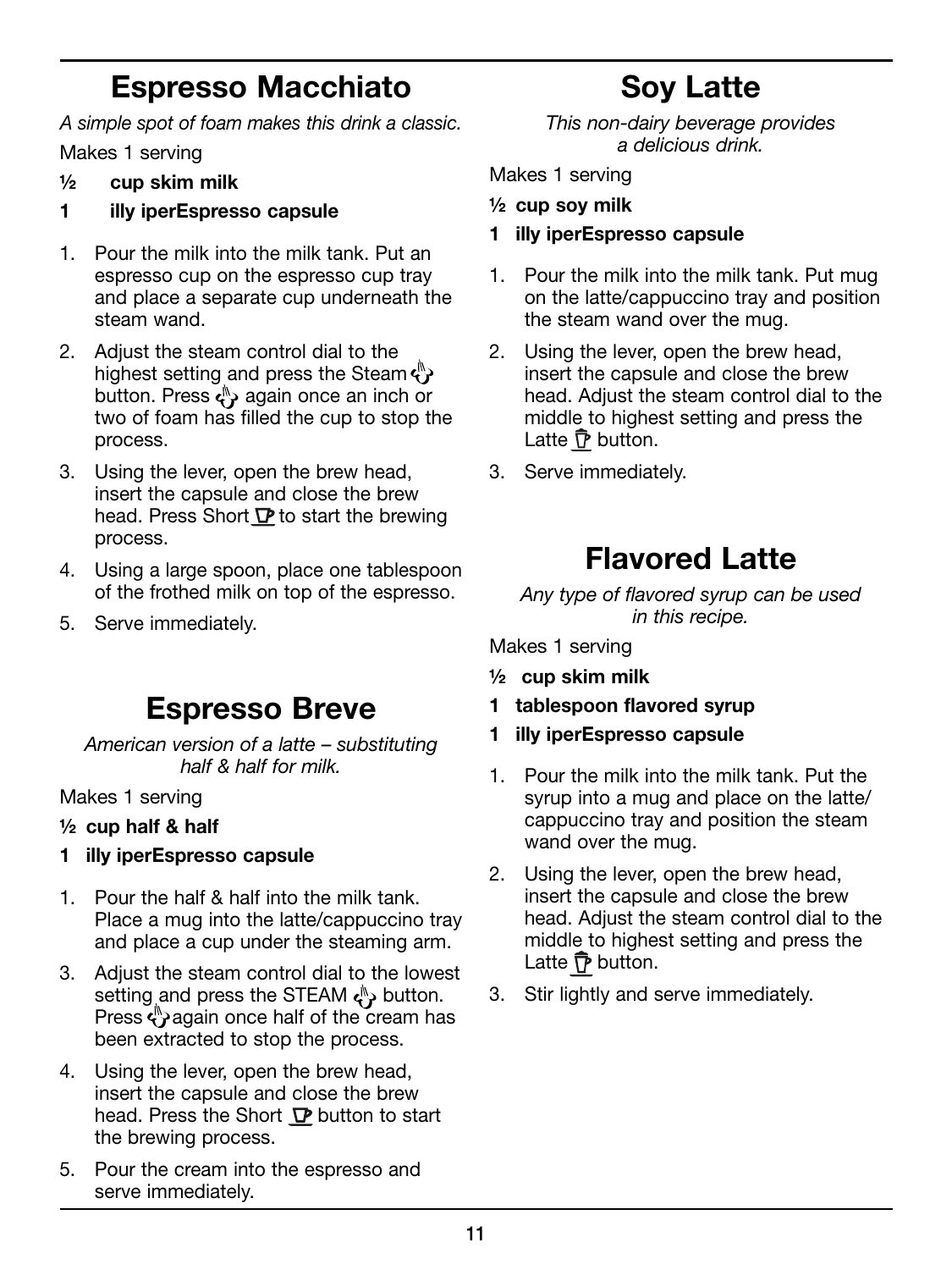### Mochaccino

Chocolate cappuccino – what could be better?

Makes 1 serving

- $\frac{1}{2}$  cup skim milk
- 2 tablespoons chocolate syrup
- 1 illy iperEspresso capsule
- 1 teaspoon shaved bittersweet chocolate or unsweetened cocoa powder (for garnish)
- 1. Pour the milk into the milk tank. Swirl half of the chocolate syrup around the inside of a mug and place on the latte/ cappuccino tray with the steam wand positioned over the mug.
- 2. Using the lever, open the brew head, insert the capsule and close the brew head. Adjust the steam control dial to the highest setting and press the Cappuccino  $\bigoplus$  button.
- 3. When brewing process is complete stir in remaining chocolate syrup and sprinkle the chocolate or cocoa on top before serving.

### Caffè Mocha

This ultra-rich drink makes a perfect ending to any special meal.

Makes 1 serving

- ½ cup skim milk
- 1 illy iperEspresso capsule
- 1 tablespoon chocolate syrup
- 2 tablespoons whipped cream
- 1 teaspoon shaved bittersweet chocolate or unsweetened cocoa powder (for garnish)
- 1. Pour the milk into the milk tank. Place a mug on the latte/cappuccino tray with the steam wand positioned over the mug.
- 2. Using the lever, open the brew head, insert the capsule and close the brew head. Adjust the steam control to the highest setting and press the Cappuccino  $\bigoplus$  button.

3. When brewing process is complete stir in the chocolate syrup and then top with the whipped cream and chocolate or cocoa before serving.

### Hot Chocolate

Why wait for the snow? Hot chocolate in an instant is perfect anytime.

Makes 1 serving

- 1 cup whole milk
- 3 tablespoons chocolate syrup
- 1. Pour the milk into the milk tank. Put the syrup into a mug and place on the latte/ cappuccino tray and position the steam wand over the mug.
- 2. Adjust the steam control dial to the lowest to medium setting and press the Steam  $\zeta$ button to start steaming.
- 3. Press  $\sqrt[n]{}$  again once mug has filled with milk. Stir well and serve immediately.

### Iced Cappuccino

Brew your iced cappuccino to go all in one cup.

Makes 1 serving

- $\frac{1}{2}$  cup skim milk
- 4 ice cubes
- 1 ⁄3 cup whole milk\*
- 1 illy iperEspresso capsule
- 1. Pour the skim milk into the milk tank.
- 2. Put the ice cubes and whole milk into a tall glass and place in the travel mug position. Position the steam wand over the glass.
- 3. Using the lever, open the brew head, insert the capsule and close the brew head. Adjust the steam control dial to the highest setting and press the Cappuccino  $\bigoplus$  button.
- 4. When brewing process is complete, Stir and serve immediately.

\*Skim milk can be used; however we like the extra richness the whole milk provides for this icy treat.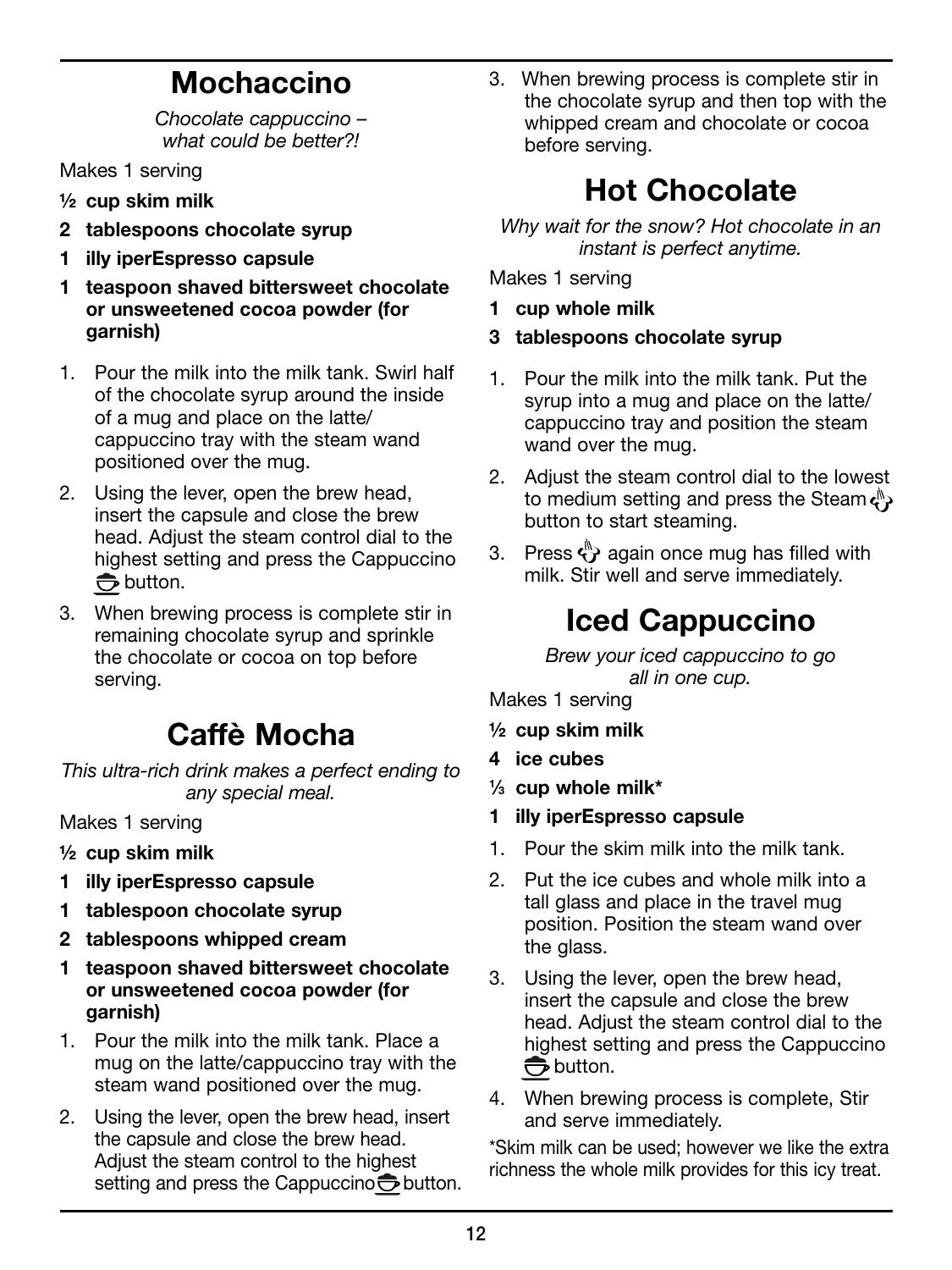### Frozen Latte

You will never need to go out for coffee when you can make these delectable treats at home.

Makes 2½ cups

- ½ cup skim milk
- 2 Lungo or Long illy ipErespresso capsules
- 2 tablespoons granulated sugar
- 6 heavy cream ice cubes\*
- 6 ice cubes
- 1. Pour the skim milk into the milk tank. Place a mug on the latte/cappuccino tray with the steam wand positioned over the mug.
- 2. Using the lever, open the brew head, insert the capsule and close the brew head. Adjust the steam control dial to the middle to highest setting and press the Long  $\nabla$  button.
- 3. When the brewing process is complete, place a new capsule in the brew head and press the Latte  $\widehat{\mathbb{P}}$  button. Stir sugar in to dissolve and cool to at least room temperature.
- 4. Place beverage, cream and regular ice cubes in a Cuisinart® blender jar. Cover and blend on highest speed until smooth, about 1 minute.
- 5. Serve immediately.

Note: For an iced mocha, add 2 tablespoons of chocolate syrup while blending.

\* Pour heavy cream into ice cube trays and freeze overnight for heavy cream ice cubes

### Espresso Shake

Thick and delicious!

Makes about 3 cups

- 1 cup brewed espresso, chilled
- 2 cups coffee ice cream
- 1. Place espresso and ice cream into a Cuisinart® blender jar.
- 2. Cover and blend on lowest speed until smooth, about 1 minute.

### Espresso Martini

A delicious cocktail that packs a punch.

Makes 1½ cups, about three ½-cup servings

- 10 ice cubes
- ½ cup vodka
- ½ cup brewed espresso, chilled
- 2 tablespoons Kahlua®
- 2 tablespoons Tia Maria® espresso beans for garnish
- 1. Put the ice cubes, vodka, espresso, Kahlua® and Tia Maria® into a cocktail shaker. Shake really well until fully mixed and chilled.
- 2. Pour evenly into 3 martini glasses.
- 3. Add an espresso bean or two in each glass for garnish and serve immediately.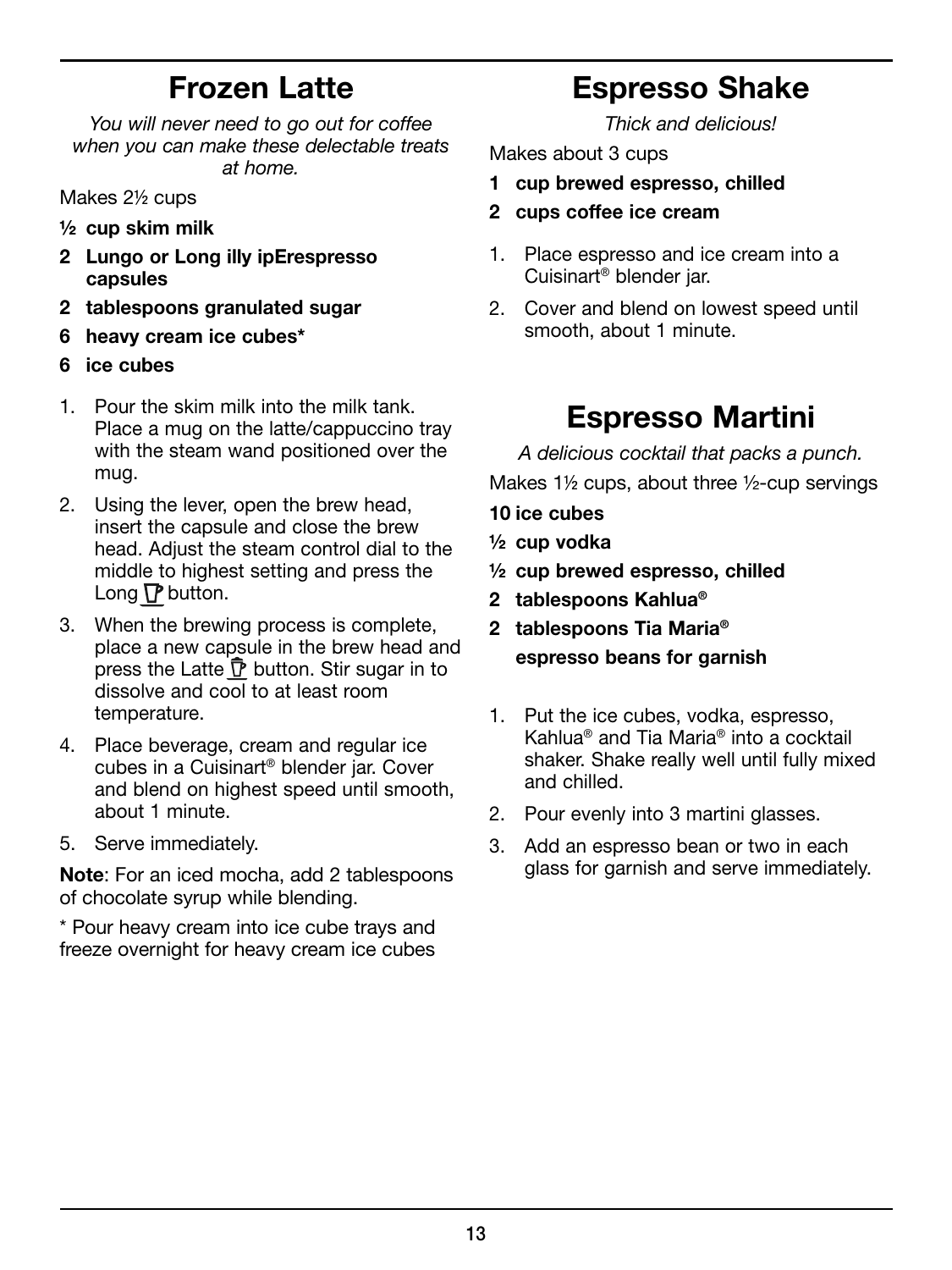### Caffè Coretto

The perfect closer.

Makes 1 serving

- 1 illy iperEspresso capsule
- 1 ounce Sambuca
- 1. Put a small espresso cup on the espresso cup tray.
- 2. Using the lever, open the brew head, insert the capsule, close the brew head and press the Long.  $P$  Pour the Sambuca into a brandy snifter.
- 3. Serve both espresso and Sambuca together. Pour espresso into Sambuca before drinking.

### Granita

A light and simple dessert.

Makes 4 servings

- 4 Lungo or Long illy iperEspresso capsules
- 2 tablespoons granulated sugar
- 1 cup whipped cream
- 1 teaspoon shaved bittersweet or semisweet chocolate for garnish
- 1. Place a tall 16-ounce glass on the latte/ cappuccino or travel cup tray. Using the lever, open the brew head, insert the capsule and close the brew head. Press the Long  $\Gamma$  button to fill the cup (about a ½ cup.) Continue with remaining capsules.
- 2. Stir sugar into the hot espresso to dissolve and pour mixture into a freezer-safe container. Leave to cool to room temperature.
- 3. Once cool, cover with plastic wrap and place in the freezer. Every hour, for about 5 hours total, scrape the mixture with a fork to allow crystals to form.
- 4. To serve, layer equal amounts of granita and whipped cream in a parfait glass. Garnish with shaved chocolate.

## Affogato

Dessert for two. Scoop your ice cream in advance and save in the freezer until ready to serve.

Makes 2 servings

- 2 scoops vanilla ice cream
- 2 illy iperEspresso capsule
- 1. Scoop ice cream into two individual bowls. Place an espresso cup on the espresso cup tray. Have an additional espresso cup ready.
- 2. Using the lever, open the brew head, insert the capsule, close the brew head and press the Short  $\mathbf{\mathcal{P}}$  button.
- 3. Once brewing process is complete, repeat and pour each espresso over the ice cream and serve immediately.

### Espresso Gelato

For an extra jolt, add some dark chocolate-covered espresso beans toward the end of freezing.

Makes about 4 cups (eight ½-cup servings)

- 1 cup heavy cream
- 2 cups whole milk, divided
- 1 cup brewed espresso
- 1 cup granulated sugar
- 2 tablespoons cornstarch pinch sea or kosher salt
- 1 tablespoon liquid pectin
- 1. In a medium saucepan, combine cream and 1½ cups of the milk. Set over medium/medium-low heat and bring to a simmer.
- 2. While cream/milk mixture is heating, put the remaining milk, espresso, sugar, cornstarch and salt into a small/medium mixing bowl. Whisk to combine.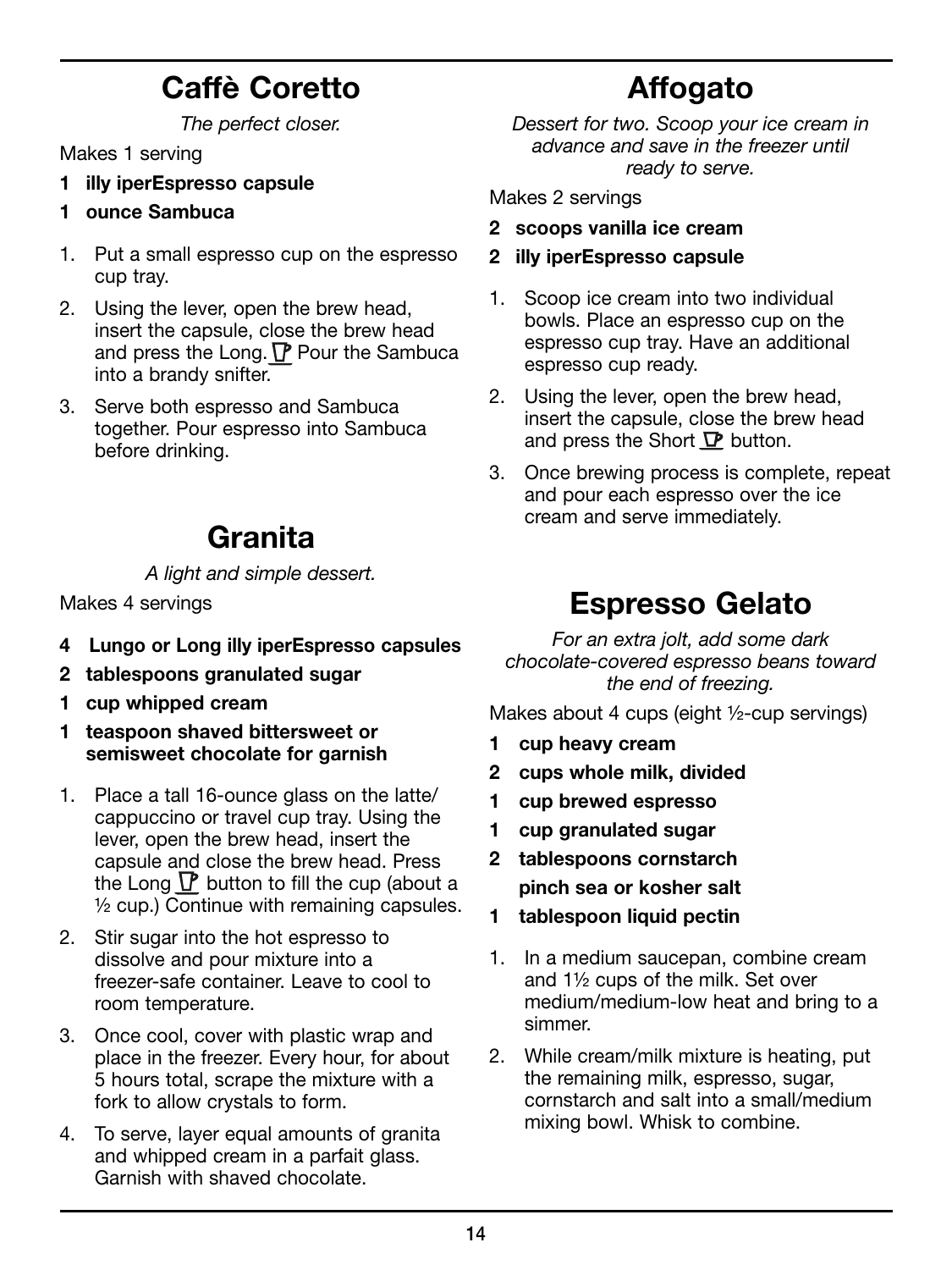- 3. Once milk/cream mixture comes to a simmer, add the milk/sugar mixture and stir until fully combined. While still set over medium/medium-low heat, stir continuously until mixture boils and thickens so that it can coat the back of a spoon (this will take about 15 minutes, depending on the stove being used).
- 4. Remove pan from heat, stir in pectin, strain and cool to room temperature. Cover and refrigerate overnight.
- 5. Whisk mixture together again before pouring into the ice cream maker. Pour the mixture into the mixing bowl of the Cuisinart® Ice Cream Maker. Mix until thickened, about 30 minutes. The gelato will have a soft, creamy texture. If a firmer consistency is desired, transfer to an airtight container and place in freezer for about 2 hours. Remove from freezer about 15 minutes before serving.

### Tiramisù

A simple variation of the Italian classic.

Makes 9 servings

- 1 container (8 ounces) mascarpone cheese, room temperature
- 1 cup chilled heavy cream
- ¼ cup plus 2 tablespoons confectioners' sugar
- 2 tablespoons plus 1 teaspoon dark rum, divided
- 1½ cups brewed espresso, cooled
- 28 Savoiardi (crisp Italian ladyfingers)
- ¼ cup unsweetened cocoa powder, for garnish
- 1. Beat the mascarpone in a medium bowl using a Cuisinart® hand mixer until lightened and slightly whipped. In another bowl, whip the heavy cream to soft peaks, adding in the confectioners' sugar a little at a time while whipping. Add 1 teaspoon of the rum and whip briefly to incorporate. Gently fold the whipped cream into the

mascarpone, 1 ⁄3 at a time, until completely incorporated.

- 2. In a shallow bowl, mix the espresso with the remaining 2 tablespoons of rum. Working with one ladyfinger at a time, dip the cookie into the espresso, soaking each side for a few seconds, and transfer to 9-inch square baking pan or dish. Repeat with 13 more of the ladyfingers, arranging in the bottom of the dish to cover the entire surface. It should be a tight fit.
- 3. Evenly spread half of the mascarpone cream over the ladyfingers, covering the entire surface. Dip the remaining ladyfingers and arrange over the cream. Spread an even layer of the remaining mascarpone mixture on top. Cover with plastic wrap and chill for at least 6 hours.
- 4. Before serving, pour the cocoa powder into a small strainer and dust over the top of the tiramisu.

### Ham Steak with Red-Eye Gravy

A twist on the Southern breakfast staple. Serve alongside biscuits and grits.

Makes 2 servings

- 1 teaspoon oil
- 1 7-ounce smoked ham steak, ¼-inch thick
- ½ cup brewed espresso
- 1 teaspoon granulated sugar
- 1 tablespoon unsalted butter, chilled
- 1. Put the oil into a 10-inch skillet and place over medium-high heat. Once the oil is hot and shimmers, add the ham steak. Cook until browned, about 5 to 6 minutes per side. Remove ham to a plate and set aside.
- 2. Add the coffee to the skillet and stir with a wooden spoon, scraping up any bits on the bottom of the pan. Stir in the sugar to dissolve. Simmer the coffee until it has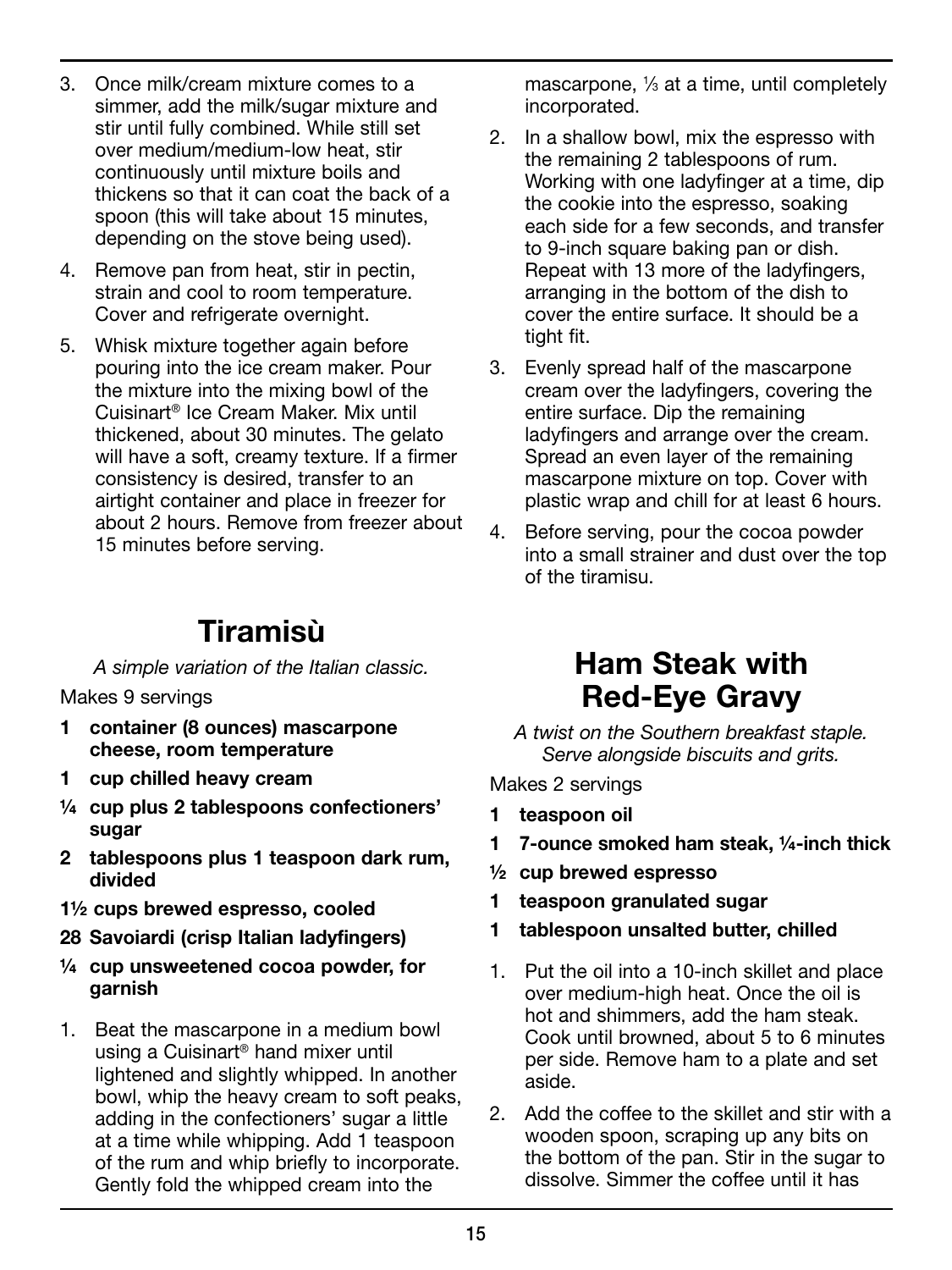reduced by about  $\frac{1}{3}$  to  $\frac{1}{2}$ . Right before taking the pan off the heat, swirl in the butter until incorporated. Remove the pan from the heat.

3. Slice the steak in half and spoon gravy over the top or serve on the side.

### Espresso-Marinated Flank Steak

Espresso becomes the star in this easy-to-prepare marinade.

Makes 4 servings

- 1 cup brewed espresso, cooled
- 2 tablespoons molasses
- 2 tablespoons lemon juice
- 1 tablespoon apple cider vinegar
- ¼ teaspoon ground black pepper
- ¼ teaspoon crushed red pepper
- 1 pound flank steak
- 1 teaspoon kosher salt
- 1. Whisk together the espresso, molasses, lemon juice, apple cider vinegar and both peppers in a bowl. Add the flank steak and make sure it is submerged in the marinade. Refrigerate overnight.
- 2. Preheat a Cuisinart® Griddler fitted with grill plates in the open position to Sear. When grill is ready, remove as much excess marinade as possible and season with the salt. Grill about 5 to 6 minutes per side for medium rare.
- 3. Let steak rest for 5 minutes before slicing and serving.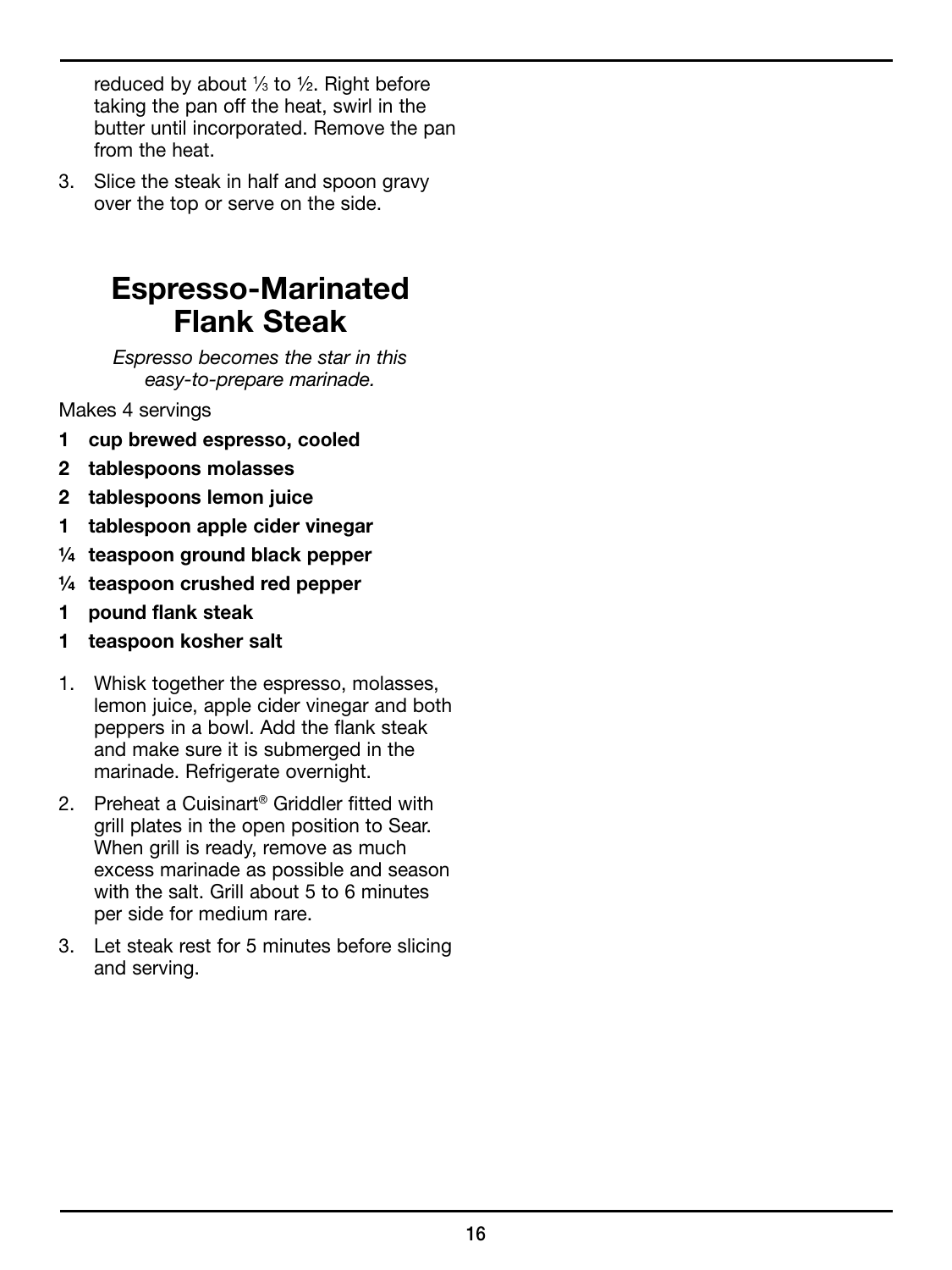### LIMITED TWO-YEAR WARRANTY

This warranty is available to consumers only. You are a consumer if you own a Buona Tazza™ Super Automatic Single Serve Espresso, Caffè Latte & Cappuccino Maker that was purchased at retail for personal, family or household use. Except as otherwise required under applicable law, this warranty is not available to retailers or other commercial purchasers or owners. We warrant that your Buona Tazza™ Super Automatic Single Serve Espresso, Caffè Latte & Cappuccino Maker will be free of defects in materials and workmanship under normal home use for 2 years from the date of original purchase.

We recommend that you visit our website, www.cuisinart.com for a fast, efficient way to complete your product registration. However, product registration does not eliminate the need for the consumer to maintain the original proof of purchase in order to obtain the warranty benefits. In the event that you do not have proof of purchase date, the purchase date for purposes of this warranty will be the date of manufacture.

#### California Residents Only

California law provides that for In-Warranty Service, California residents have the option of returning a nonconforming product (A) to the store where it was purchased or (B) to another retail store that sells Cuisinart products of the same type. The retail store shall then, according to its preference, either repair the product, refer the consumer to an independent repair facility, replace the product, or refund the purchase price less the amount directly attributable to the consumer's prior usage of the product. If either of the above two options does not result in the appropriate relief to the consumer, the consumer may then take the product to an independent repair facility, if service or repair can be economically accomplished. Cuisinart and not the consumer will be responsible for the reasonable cost of such service, repair, replacement, or refund for nonconforming products under warranty. California residents may also, according to their preference, return nonconforming products directly to Cuisinart for repair or, if necessary, replacement by calling our Consumer Service Center toll-free at 1-800-726-0190. Cuisinart will be responsible for the cost of the repair, replacement, and shipping and handling for such nonconforming products under warranty.

#### BEFORE RETURNING YOUR CUISINART PRODUCT

If your Buona Tazza™ Super Automatic Single Serve Espresso, Caffè Latte & Cappuccino Maker should prove to be defective within the warranty period, we will repair or, if we think necessary, replace it. To obtain warranty service, please call our Consumer Service Center toll-free at 1-800-726-0190 or write to: Cuisinart, 7475 North Glen Harbor Blvd. Glendale, AZ 85307. To facilitate the speed and accuracy of your return, enclose \$10.00 for shipping and handling. (California residents need only supply a proof of purchase and should call 1-800-726-0190 for shipping instructions.) Be sure to include your return address, description of the product's defect, product serial number, and any other information pertinent to the return. Please pay by check or money order. **NOTE:** For added protection and secure handling of any Cuisinart product that is being returned, we recommend you use a traceable, insured delivery service. Cuisinart cannot be held responsible for in-transit damage or for packages that are not delivered to us. Lost and/or damaged products are not covered under warranty.

Your Buona Tazza™ Super Automatic Single Serve Espresso, Caffè Latte & Cappuccino Maker has been manufactured to the strictest specifications and has been designed for use only in 120 volt outlets and only with authorized accessories and replacement parts. This warranty expressly excludes any defects or damages caused by attempted use of this unit with a converter, as well as use with accessories, replacement parts or repair service other than those authorized by Cuisinart. This warranty does not cover any damage caused by accident, misuse, shipment or other than ordinary household use. This warranty excludes all incidental or consequential damages. Some states do not allow the exclusion or limitation of these damages, so these exclusions may not apply to you. You may also have other rights, which vary from state to state.

Important: If the nonconforming product is to be serviced by someone other than Cuisinart's Authorized Service Center, please remind the servicer to call our Consumer Service Center at 1-800-726-0190 to ensure that the problem is properly diagnosed, the product is serviced with the correct parts, and to ensure that the product is still under warranty.